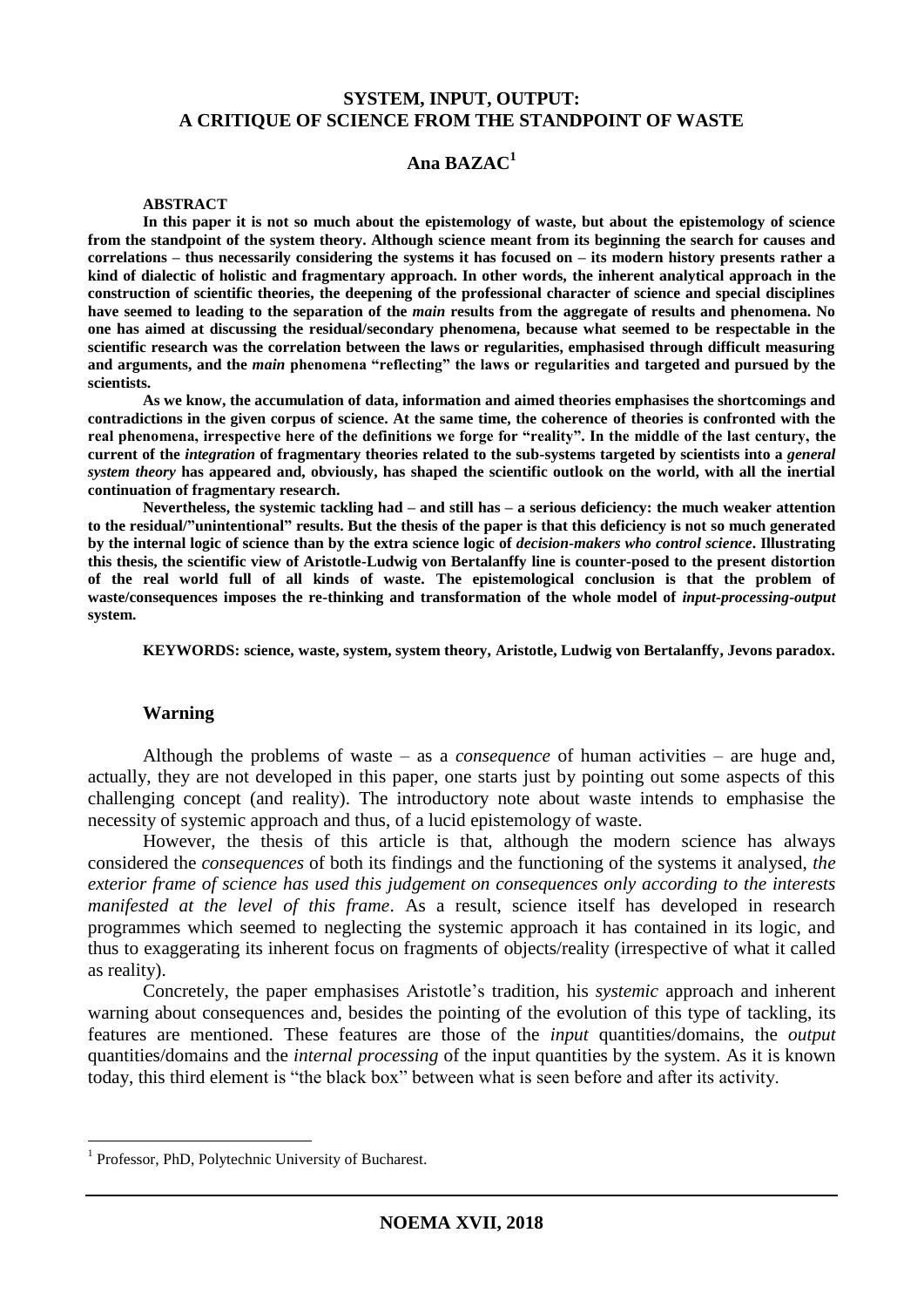In their turn, the output quantities are twofold: the *targeted* output and the secondary/*residual* output. What this residual output does mean is showed by relating the logic of systems with the modern *general system theory* (Ludwig von Bertalanffy) and the present state of things in the world. The question explicitly answered in the paper is why, since the main ideas of the systemic approach were substantiated, these ideas were not really introduced / applied in the human environment. Therefore, this message *of sociology of science* is transmitted after scientific demonstrations concerning various systems and historical stops.

## **Waste and its understanding**

Waste/ detritus/ debris/ remnants/ garbage/ trash/ manure/ scum/ dirt/ dung/ muck/ dregs/ flotsam and jetsam/ scraps/ leavings/ sweepings/ dross: all of these synonyms show that there are, obviously, different types of waste, with *natural* and *artificial* origin and *able*, *or not*, *to be absorbed by and melted/decomposed in the environment* that surrounds the system that produced it. But with all differences, what is common to the types of waste is their characteristic to be *output* quantities, and *secondary* or *un-necessary* output from the viewpoint of the system that made them.

The Latin origin of "residue" is *residuum*, from the verb *rĕsīdo, īdĕre*, or *rĕ-sĭdeo*, *sēdi* to lay, to stay, to remain, or to stop. Indeed, the output *targeted* by humans "does not remain", because it is used in different ways and transformed. For humans – warned by the ontological *scarcity*<sup>2</sup> – the desirable output was always scant, while what they did not need was dragging.

From the above enumeration of forms of waste, another cardinal feature of waste appears: that it is the result of a *living* and, more, of an *anthropogenic* living system's relations with its environment. In the *inorganic* matter, all the results of clashes and transformations have "equal dignity": the model of relations in the inorganic matter does not emphasise the problem of garbage. Every secondary result is also *integrated* in the surrounding environment and is subject of further transformations. All the results of the inorganic systems are conditions for the continuous manifestation of relations/interactions and movements: obviously, beyond a certain threshold, determined by the physical and chemical laws, the relations from the inorganic world change, the inorganic forms change, but nothing is expelled *as if* it would be an unnecessary and harmful substance.

Waste appears in the living world, but it is *integrated* in the functioning of the broader systems, *as if* it would be about the inorganic world. In fact, the most inclusive system, *nature*, is here the *inorganic* world *plus* the *living* one, but *without the human being*. The two sub-systems of nature help themselves mutually in order to annihilate waste: since the living systems are those based on exchange of matter, energy and information with the surrounding environment, they not only take matter etc. from the milieu, but also overflow their surplus, generating at both ends of the living process: 1) local imbalances in the inorganic world, which are the basis of new transformations in this world, and 2) organic matter, energy and information possible to be used in *other* organic/living processes, rather at inferior or superior levels than that of the living system that produces the given waste. Thus, nothing is waste in the natural world, because everything is transformed and used in natural processes.

One thus may conclude that the inexistence of waste in the inorganic world is determined by two facts. The first is that the inorganic world is only one system: obviously, there are sub-systems, systems in systems, constituted through the locality of interdependencies/relationships, but the subsystems may transform without the annihilation of the relationships of the inclusive system; all

<sup>2</sup> Jean-Paul Sartre, *Critique de la raison dialectique (précédé de Questions de méthode), Tome I, Théorie des ensembles pratiques*, Paris, Gallimard, 1960.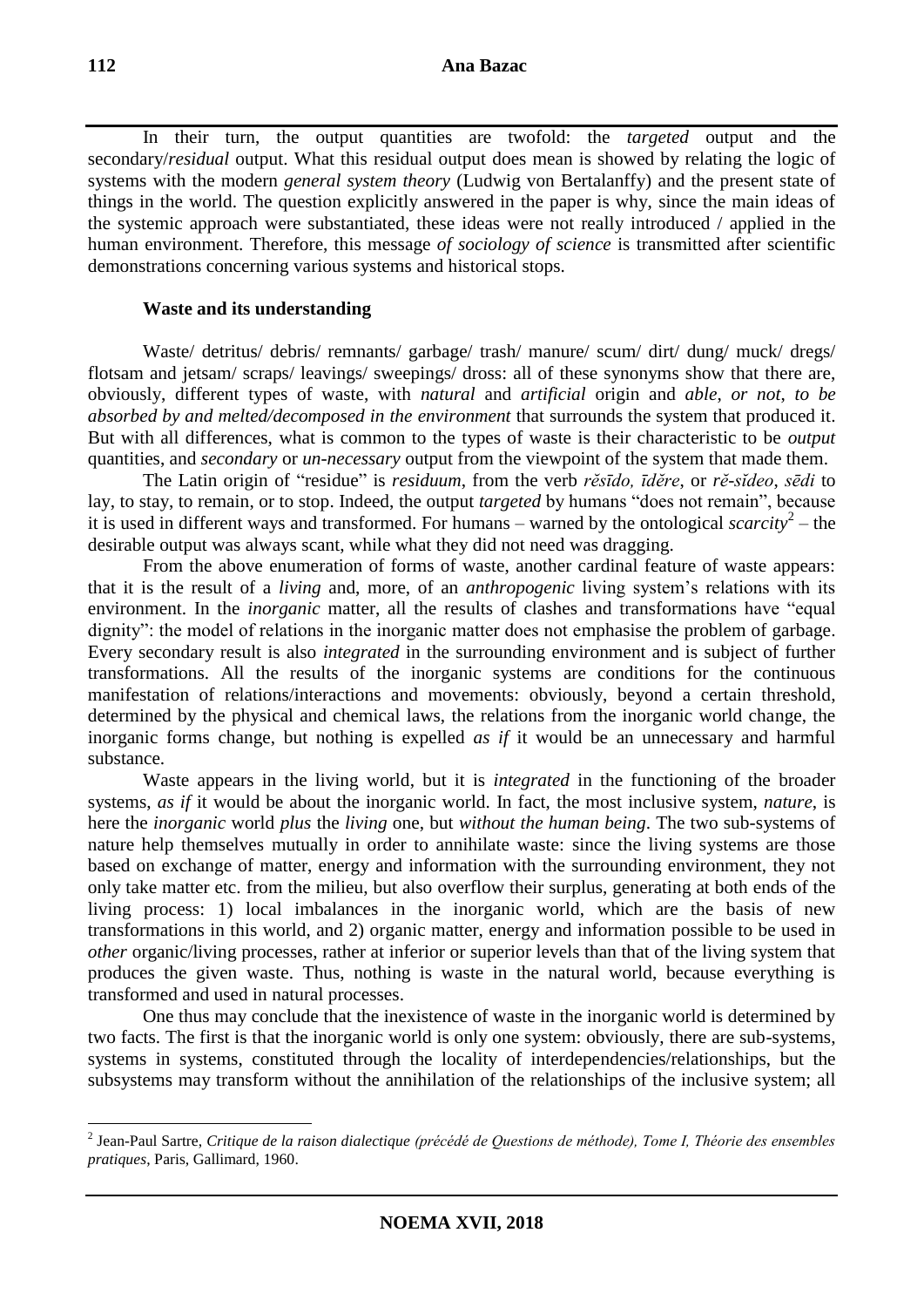the results of transformations of the sub-systems are principal. The second fact is that in the inorganic world there is no "*principium individuationis*"; I borrowed this term from Schopenhauer – where it meant the form of possible knowledge of an individual<sup>3</sup> – but I use it as principle of the possibility of division within the living matter just because only in this way the living structures and relationships may last and evolve. The difference between the inorganic and the organic is that, while the inorganic matter may divide/ a sub-system may transform without the disappearance of the elements and constitutive relations, the destruction of the living system means the disappearance of bio-chemical substances and reactions, possible only within the frame of that organism. *Principium individuationis* means complexification of matter; or, the complexification of matter is possible only through the *principium individuationis*.

*The problem of waste occurs with the human being*. This specific being is a living one, but its waste can no longer be melted in nature. Why? Because: the human is, ontologically/ from its first moments, "artificial" – i.e. cultural –, thus having a "natural artificiality"<sup>4</sup>. The waste produced by humans is the result of their *cultural* activities, viz. of their *development* of life *beyond* the shortage that is an ontological condition of the animals' life and has as outcome their individual untimely death and their living under the sign of chance and adaptation to the exterior conditions. The humans have an individual control over the exterior conditions of life only because they are *social* beings and have a social control over the exterior conditions of life. Their adaptation to the exterior conditions *follows* their capacity of anticipation, of being Prometheus/beings who think and model in advance the situations and facts.

The cultural development of human animals has taken place under the sign of production/ transformation of the exterior conditions of life. Once they have arrived to a certain consciousness of their being within the existence/the exterior conditions of life, they have understood their appurtenance to the surrounding nature and the importance of the exterior conditions and of their activity's results. There is no here the place to elaborate on this topic. What has to be underlined is that, obviously, they have focused on the *intended fruits* of their activities. Accordingly, because of the paucity of the human communities and thus because of the melting of their waste in the environment, they were not preoccupied about their natural and artificial unintended waste. When the communities have concentrated, or cities have been constructed, the humans have developed systems of public water supply (this means interest for input) and sewage, drainage and wastewater systems (these are output), actually related to each other<sup>5</sup>. But the representations of the ancients were a *mixture* between the *celebration of holism* and, on the other hand, *ignorance of the effects of human activities*: the intensive deforestation of forests and land for agriculture, or the extension of mines<sup>6</sup> were the clear sign of the inherent *priority of inputs on outputs*, related to the realistic understanding of the material determination of man, irrespective of its spiritual peculiarity<sup>7</sup>.

<sup>3</sup> Arthur Schopenhauer, *The World as Will and Idea* (1818/enlarged in 1844), Seventh Edition, Translated by R.B. Haldane and J. Kemp, Vol. 1, London, Kegan Paul, Trench, Trübner and Co, 1909, p. 336.

<sup>&</sup>lt;sup>4</sup> This is as so many thinkers have underlined: starting with the ancients and till today; or, here, from Aristotle, via Marx who has *demonstrated* why, to the contemporary writers. Helmuth Plessner is one of them; see Jos De Mul, "Artificial by Nature. An Introduction to Plessner's Philosophical Anthropology", in Jos De Mul (ed.), *Artificial by Nature. Plessner's Philosophical Anthropology: Perspectives and Prospects*, Amsterdam University Press, Amsterdam 2014, pp. 11-37.

<sup>5</sup> A. N. Angelakis, J. B. Rose (Eds.), *Evolution of Sanitation and Wastewater Technologies through the Centuries*, London, IWA Publishing, 2014.

<sup>6</sup> See Xenophon, *On Revenues*, Translated by H.G. Dakyns, IV.

<sup>7</sup> Aristotle, "Nichomachean Ethics", *Aristotle in 23 Volumes*, Vol. 19, translated by H. Rackham. Cambridge, MA, Harvard University Press; London, William Heinemann Ltd. 1934: I, 8, 1099a15: "not easy, to play a noble part unless furnished with the necessary equipment";  $X$ ,  $7$ ,  $1177a4$ : "the wise man equally with the just man and the rest requires the necessaries of life".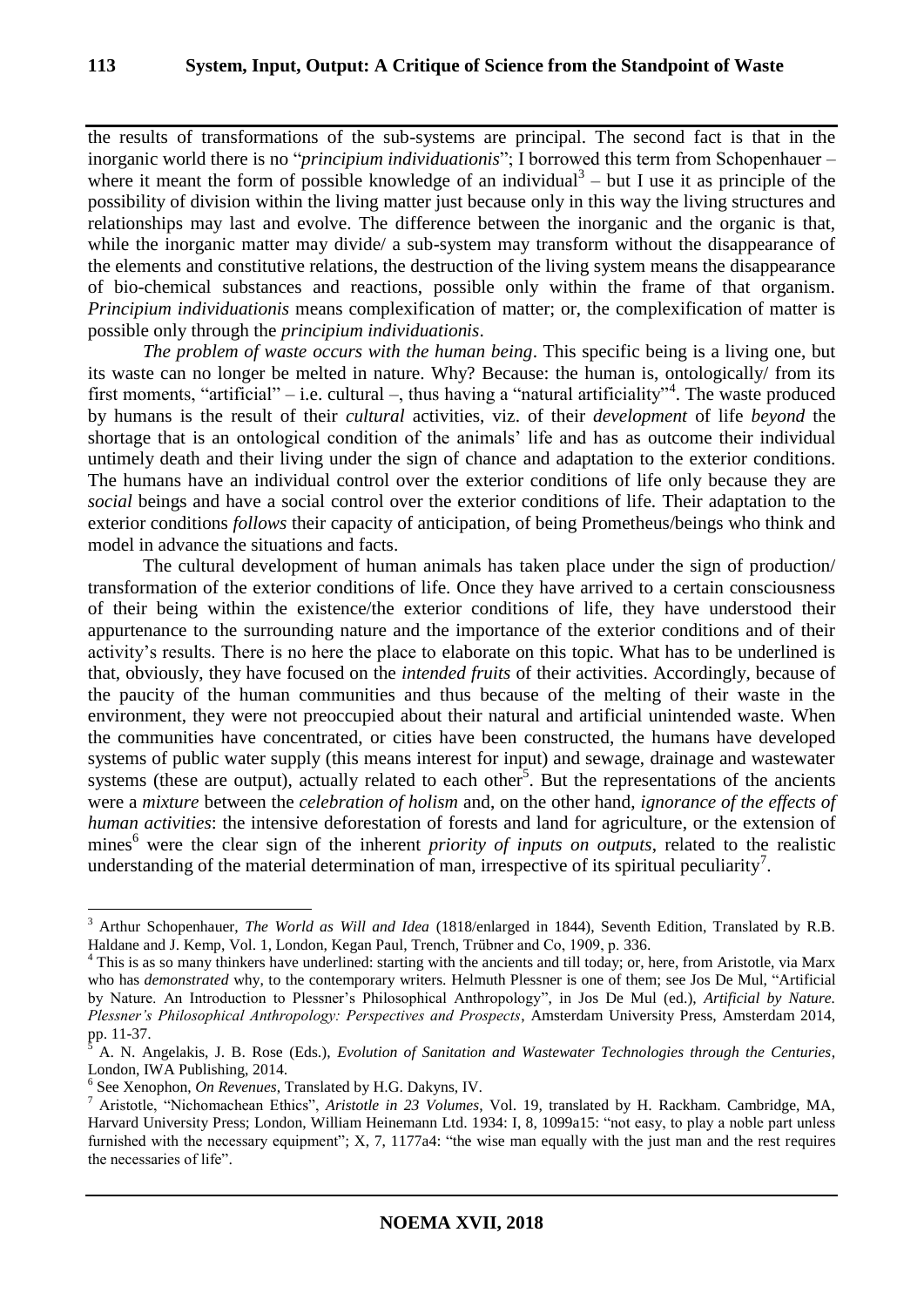However, we must not ignore that all the developments of knowledge, conceptions and technologies have taken place within the concrete *social frame* of power/domination-submission relations. We cannot discuss those developments separately from the social history.

Therefore, when analysing the problem of systemic approach and sensitivity towards unintended/secondary products, we have to consider *both the epistemological conditions and the social ones*.

Thus, we cannot neglect that the rhythm of creation of waste, the incredible ignorance of systemic interdependencies and the results considered only in short-term sight were related not simply to the first industrial revolution – as fever of technological inventiveness aiming only to achieving the desired result, without being overwhelmed by the collateral consequences – but to this revolution waged in capitalism. The unconcern towards the effects on the whole (social and natural) system was not a simple manifestation of the priority given to the specific technological goals pursued by enthusiastic scientists and inventors, but the form through which capitalism has channelled the cognitive and practical interests to inputs and *main* outputs. The structural reason of this type of channelling was the private property aiming at maximising the profits realised through the main outputs it pursued, and thus aiming at externalising the costs of the undesired outputs. For this reason, the private property has supported the development of particular systems' tackling, and has brought out from the general social consciousness the interdependencies and correlations of these particular systems in the frame of a unique system.

Consequently, the cognitive treatment of waste is intertwined with the systemic representations, it is their main aspects.

### **The idea of system and the Aristotle moment**

First of all, the idea of *system* is older than its concept. It was somewhat tantamount to the idea of the *whole* (*holos*) that, as the *real* whole has appeared to humans, meant *ordered* whole (*kosmos*). In the ancient thinking in every corner of the world, the *harmony* (that order/ordered whole) and thus, the *interdependencies* and *intertwining* of all the aspects and elements, were common and top ideas acting as principles warning about the limits of things and humans' actions.

In the European thinking, Aristotle was the pioneer who systematically has deployed not only the holistic approach, but also that of the input-output quantities as something different from the system, but determinant for it. The model of Aristotle was the *living being*, the *organism*. This special being was not only emblematic for the (understanding of) *purposes* it bore and had in its inner constitution/logic (the *telos* or *conatus* of the living being, and the *teloi* of its parts), but also for the *open* character of the living systems and, thus, of the *exchanges* of these systems with their environment.

Obviously, for Aristotle – as for every scientist – what was the most important was the system as such on which he focused on, and not its relations with the environment, but the analysis has put him into evidence that even what occurs inside the organism, the internal interdependencies showing the "laws" of the constitution of the system (the formal and final causes) – that "nature does nothing in vain" and "always does what is best", applying the principles of economy, compensation and specialisation<sup>8</sup>, the forms of animals witnessing the scale of animals' perfection – are *related to the whole environment* where the being lives. *The animals fit to their environment*.

Consequently, the Aristotle's model of organism was an *individual* system, relatively *autonomous*, but *open*, i.e. in matter, energy, information *exchange relations* with the environment.

<sup>8</sup> Milana Tasić, "On the Classification of Animals According to Biological Functions, After Aristotle", *Biocosmology – Neo-Aristotelism*, Vol. 7, No. 3&4, 2017, pp. 513-523.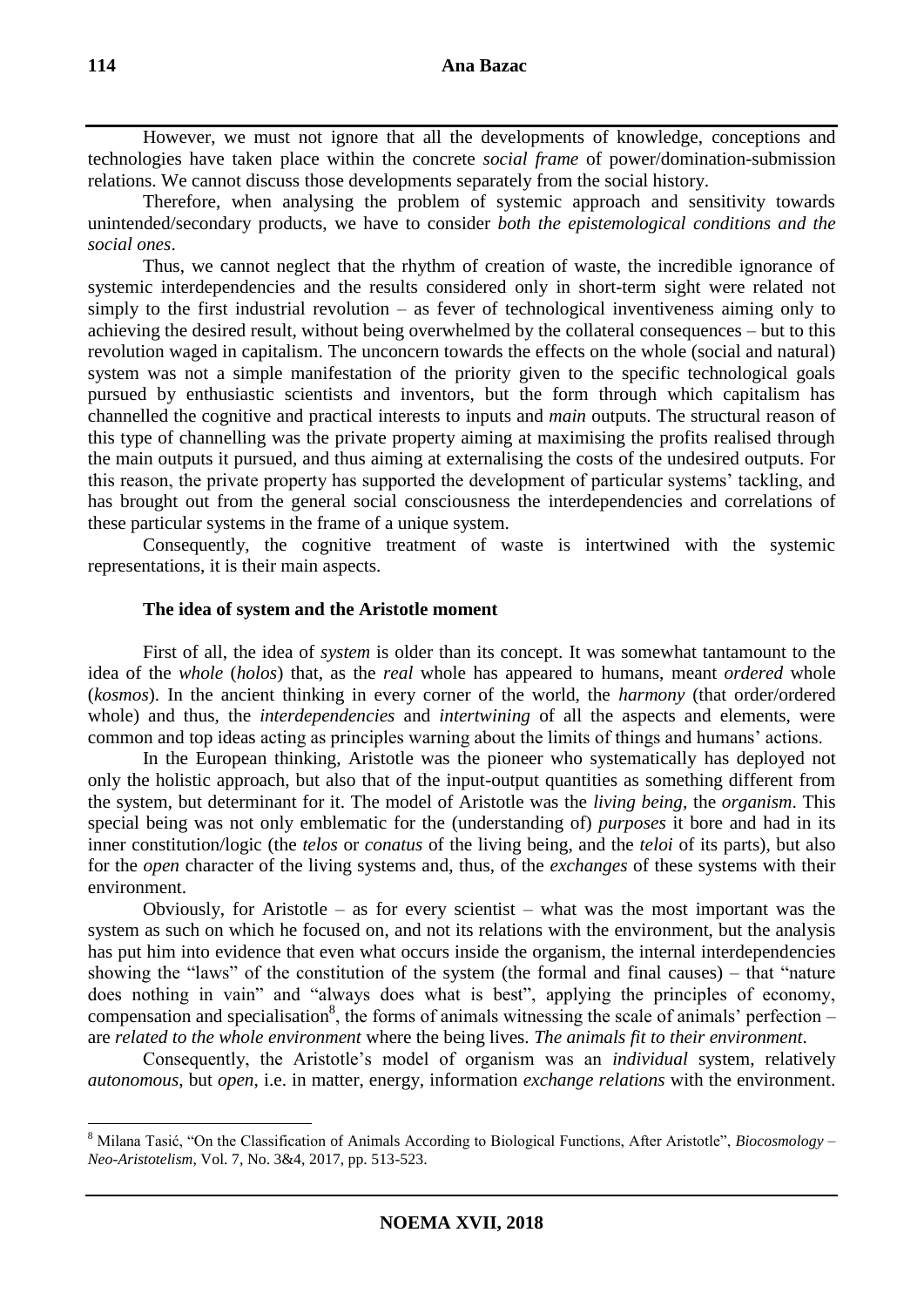Why do these relations occur? Because: the end of the organism is its *self-preservation* or *integrity* or a *stable functioning*. This means that the organism takes over from the environment the matter, energy and information it needs, and certainly, the non-necessary / surplus matter and energy is expulsed / evacuated by the organism in the same environment.

We talk about a model; obviously, Aristotle did not concern about the dung of animals, but this aspect was nevertheless essential in their metabolism. As well as the information processing – through sense organs to the heart<sup>9</sup> and back (to see, hear etc. again) – involved not only inputs but also outputs. And in general, the organisms' matter, energy and information exchanges are *integrated* in the surrounding nature, and are *not harmful*. Even the expulsed matter and energy may be *re-used*. And there is – but this is rather an implicit conclusion – always a *threshold* above which the exchange as such does not function, generating changes within the internal system $10$ .

Assuming the model of organism, Aristotle could discuss the philosophical concepts (the four causes, potentiality, actuality, *entelecheia*) starting in fact from examples related to living beings and humans. The explanation of these concepts really could not have taken place on the basis of inorganic systems: because his intention was to explain nature (*physis*), that is like a living system (open etc.), and not like a collection of stones "revealing" some absolute physical laws. Certainly, the core epistemological concept for Aristotle was the *cause*, and not the *law*, but the fact that *the superior system is better explaining the inferior one* – even if one knows that things begin with the simplest – was a valuable, though involuntarily created<sup>11</sup>, epistemological principle brought to light by Aristotle.

Finally, the model of the organism was necessary for the understanding of the *human being*. This one was, obviously, an (individual) organism, but not one simply living in its space and having only – as it was called in the last decades – an *access consciousness* to the environment in order to use this one for its normal functioning, ultimately reflecting the natural will to live (if we may translate the old desire to persist, *conatus*, into the well-known Schopenhauer's formula), but having the qualitative new condition of *social being*, thus developing language, logic, theories and values, thus having a *phenomenological consciousness*. As a result, for Aristotle, the humans had to harmonise the necessities related to the biological aspects of their organisms and the necessary human behaviour according to the understanding of the human peculiarity. In this respect, to the first necessities a *household economy* corresponded, signalling the general economic logic of *use*  values exchanges, and thus rather following Plato's warnings against the excesses<sup>12</sup>, while the different manifestations of the human/moral level of development had to follow the prudent aim of the golden middle<sup>13</sup>: because this trajectory is possible, since the humans are reasonable and they explain to themselves the reasons and consequences of their facts (as Aristotle himself did, in the *Nicomachean Ethics*). However, Aristotle too was a temperate optimist – leaning more to optimism, than Plato who leant rather to pessimism, in his temperate belief in reason – because he (as Plato did also before) has observed the contradictions of the city, the most advanced stage of the humans'

<sup>&</sup>lt;sup>9</sup> Not to the brain.

<sup>&</sup>lt;sup>10</sup> See Aristotle, "On Youth, Old Age, Life and Death, and Respiration", *Parva Naturalia*, Translated by J. I. Beare and G.R.T. Ross, in *The Works of Aristotle*, Under the editorship of W.D. Ross, Oxford, At the Clarendon Press, 1931, Chapters XXIII-XXIV (478b-479a and b), Chapters XXVI-XXVII (479b-480a and b).

<sup>&</sup>lt;sup>11</sup> Marx was the Aristotelian who even theorised the epistemological principle that the more complex system better explain the simpler one, than the simpler one the more complex one.

<sup>12</sup> Plato, *Gorgias*, 464d, 465a-b, 518c-d; *Republic*, 372a, 372c-d, 373b-c, 373d-e, 425e, 426a.

<sup>&</sup>lt;sup>13</sup> See Ana Bazac, "Aristotle, the Names of Vices and Virtues: What Is the Criterion of Quantitative Evaluation of the Moral Behaviour?", *Dialogue and Universalism*, Volume 27, Issue 4, 2017, Values and Ideals. Theory and Practice: Part V, 175-188.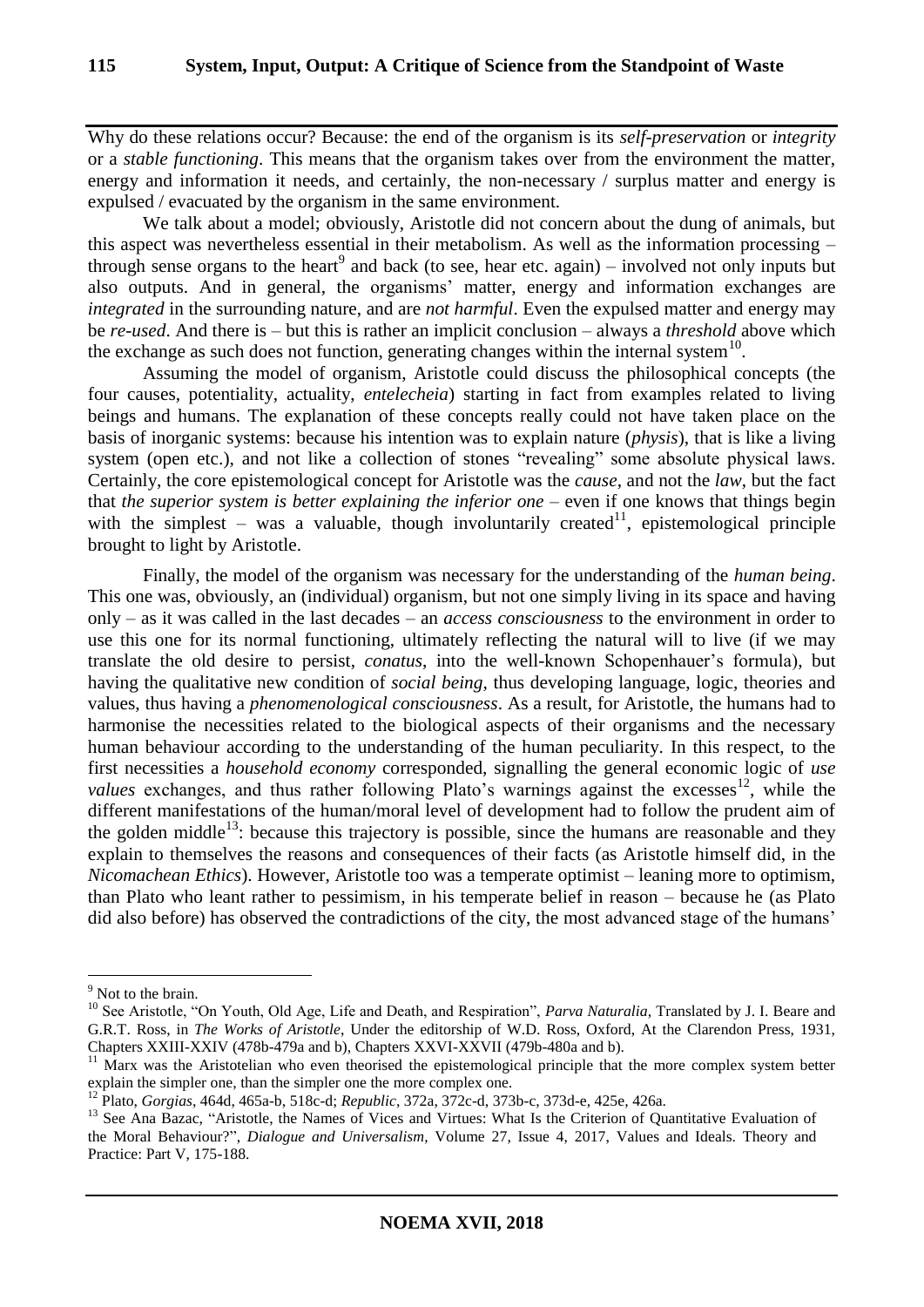coagulation and at the same time a source of extreme behaviours. With extreme consequences: but this aspect was and might be only suggested.

# **The adventurous avatars**<sup>14</sup> **of the concept of system in the European thinking**

It is obvious that the understanding of systems took place in the coat of the dominant worldviews in each epoch. The European Middle Ages were covered by the religious ideologies and thus even the former original / ancient, popular systemic representations of the world were overlapped by these ideologies. Yes, the world as a unique structure created by God, thus open to His fluxes of leadership and rules, and formed by transitory beings, vulnerable and open too to His domination, may be seen as a common systemic approach. But this general image is not enough in order to speak about a systemic view of people. In that image, the humans did not have the power of relatively autonomous individuals, but rather the position of inorganic stones supporting without opposition the influence of physical phenomena. Obviously, they spoke, ate, toiled, loved and had children, but their instincts signalling them the importance and significances of inputs and outputs in their relationships with the surrounding environment were quelled by the above-mentioned abstract general image. We could formulate this (in Plessner's words about the *positionality* of the living bodies/organisms centred in their own self and living in a certain space – thus having specific relations with the "boundaries" of their own life –): even though the humans lived beyond their physical limits<sup>15</sup>, they remained in a very simple state and in a very limited "living beyond their own limits". The reason of the low hygiene of the humans in the European Middle Ages was not, first, the result of low technologies of sanitation etc., but of the religious ideology that *separated the body from the soul*. The focus on the health of the soul has let the care for the body and its relations with the environment in a poorer state than in antiquity. For this reason, the "eccentric positionality" (Plessner), specific to the human being that considers both its "I" and the spatiality created by society – in other words, the "point of view" of the human person –, did not succeed to manifest (even if the humans arrive to a certain equilibrium in their relationships with both the own body and the fellow humans) through the *care for the consequences* of their corporeal existence. And thus, they were neither conscious beings as members of their social milieu. Briefly, the *concrete* systemic approach was not in fashion in that period.

But all of these aspects had to lead – and led – to the constitution of the scientific look about the world, because only this look could exit from the religious ideological frame and criticise the *contradictions* of the medieval civilisation. The modern science has started by being interested just about the systems, the correlations and interdependencies of phenomena.

These systems were cosmological and mechanical; and biological too. But what has connected all of them was the *scientific approach*: i.e. since everything had to be re-thought, the only solution of scientists was to separate the problem/the system interesting for them from the ensemble of problems and the wide system. Every studied problem/system became a "black box", and its external environment, neither as input quantities and nor as output ones, could not yet be considered. But the processes in the system were so difficult to be understood, that the main tenets and schools were those related to these "internal" processes, relating together many internal systems $^{16}$ .

<u>.</u>

 $14$  Here, this term is taken in its figurative sense (starting from the original Indian meaning, as reincarnation) of falling, or unpleasant transformation.

<sup>15</sup> Helmuth Plessner, *Die Stufen des Organischen und der Mensch. Einleitung in die philosophische Anthropologie* (1928), *Gesamelte Schriften*, IV, Frankfurt am Main, Suhrkamp Verlag, 1981.

<sup>&</sup>lt;sup>16</sup> See for example, the understanding of the material mechanisms in the functioning of living beings: Andreas Vesalius – *De humani corporis fabrica*, 1529, and *De humani corporis fabrica, Libri septem*,1543, emphasizing the anatomo-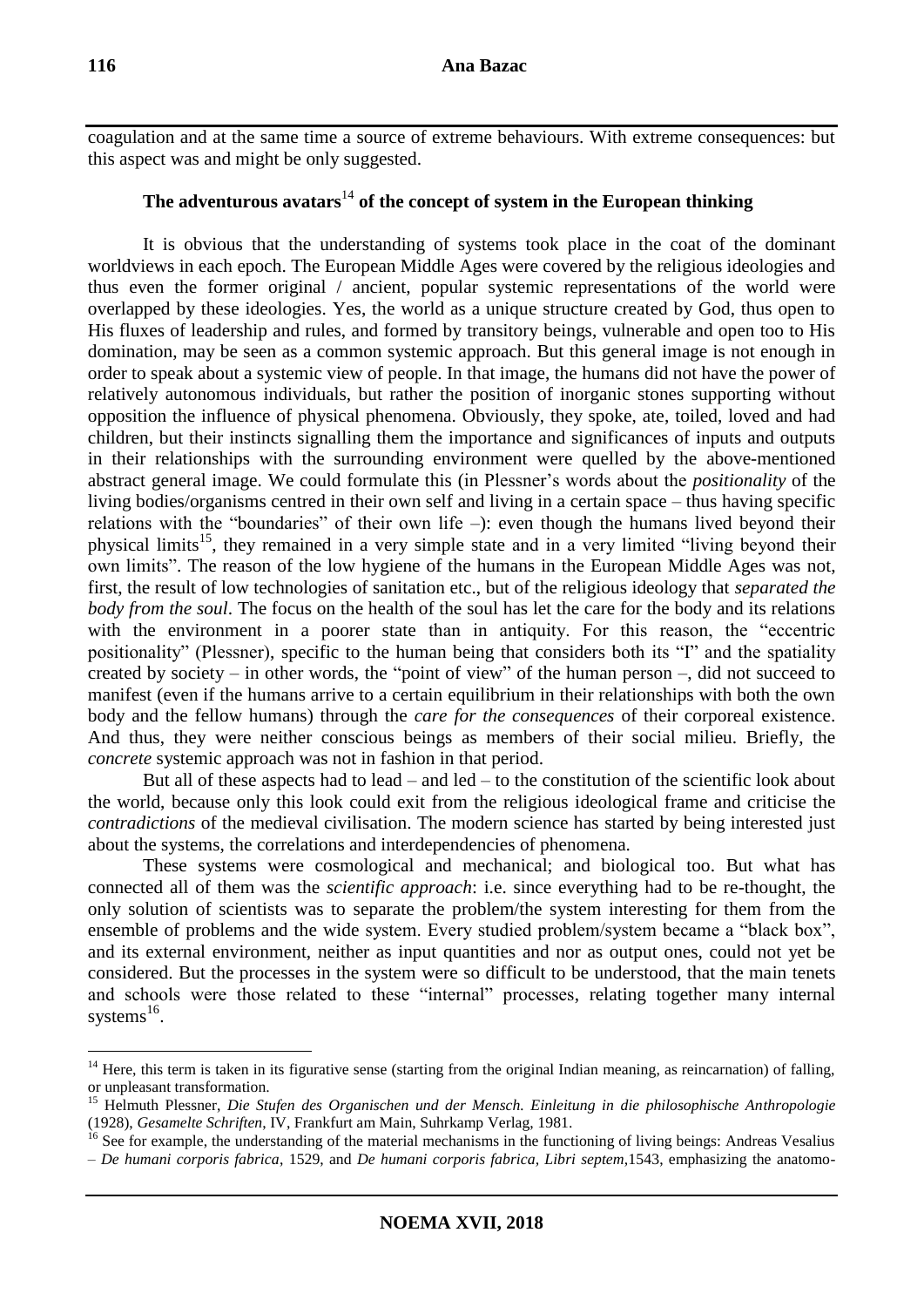Briefly, in the development of modern science two tendencies have evolved: one was *the cropping out of systems from their environment*, while the other was the *enlargement of studied systems with new correlations and sub-systems*. Both tendencies have privileged, after the boundaries of the studied systems were established: 1) the internal structure and functioning, namely the relationships between the elements of the structures of the system, and 2) the relationships between the input quantities and the systems. This *reductionism* was, however, only a temporary – although long lasting – feature of the scientific research. It involved a reductionism applied to the output quantities too; a *twofold reductionism*: after the decomposition of the output in *main*/*desirable* and *secondary*/*undesirable* from the standpoint of the research programme, 1) the ignorance of the problem of disregarded remnants/scrap/tailings/rubbish, and 2) the desirable output quantities – seen exclusively through the target of their increase.

However, these types of reductionism – let say, normal in the  $19<sup>th</sup>$  century – have continued in the next centuries not because of the neutral inertia of science: for in this case they would have been only temporary, at the first moments of research, and always followed by their surpassing; but only *because of the social frame of science, clearer because of the profit interest of those who control it*.

We may say that *both the systemic approach and reductionism are parts of the logical/cognitive structure*, because they both help the humans to understand the world. They are interdependent, but it we relate the understanding to the *perspective-taking* that is specific to the human uniqueness<sup>17</sup>, then it appears that the systemic approach is the end of the fragmentary thinking.

The same can be said about the concepts/meanings of *input* and *output*. They are not only interdependent from the standpoint of the functioning of a system, but also that none of them may be ignored, that is, the complexity of each of them must not be reduced.

Nevertheless, because of the above-mentioned *social* causes, all of these types of reductionism were – and still are – professed.

Well, after the agglomeration of the results of the above-mentioned epistemological strategies, and especially after the evidence of a big number of faulty, harmful, and even intolerable facts in the real world, a new tackling of science started to make room for itself. It was the *general system theory*, whose  $20<sup>th</sup>$  century's father was Ludwig von Bertalanffy.

There are two aspects which must not be ignored. One is that the holistic, general system ideas already were in the air of the time<sup>18</sup>, because in the scientific spirit of their creators the (main)

<sup>17</sup> Michael Tomasello, *The Cultural Origins of Human Cognition*, Harvard University Press, 1999.

physiological systems of the human body – and thus being ahead of Copernicus as father of the scientific revolution; as well as Theophrastus Bombastus Paracelsus, with his new therapeutic principle and analysis of illnesses and practical medical methods (books from 1529 to 1536); see Li Runhu, "The Significance of Modern Medical Evolution to Scientific Revolution", *Biocosmology – Neo-Aristotelism*, Vol. 6, No. 2, 2016, pp. 370-376.

Continuing this systemic and material approach: the encyclopaedist physicians Albrecht von Haller (1708–1777), Jean-Jacques Ménuret de Chambaud (1733–1815), and Théophile de Bordeu (1722–1776) reviving Aristotle's theory of organism. See Dominique Boury, "Irritability and Sensibility: Key Concepts in Assessing the Medical Doctrines of Haller and Bordeu", *Science in Context*, Vol. 21, Issue 4, December 2008, pp. 521-535.

<sup>18</sup> See Alexander Aleksandrovich Bogdanov (1873-1928) with his *Tectology: Universal Organization Science*, 1922 (in Russian), translated into German in 1928 (thus possible source of von Bertalanffy and Norbert Wiener). Or Raymond Ruyer (1902-1987) in *La conscience et le corps*, Paris, F. Alcan, 1937, who definitely stated that one cannot reduce the biological processes to physico-chemical ones, and that the unity and features of the organism explain the development of the superior level of existence, the consciousness.

But already at the end of the 19<sup>th</sup> century: P. Krapotkin (P. Kropotkin), "On the Teaching of Physiography", *Geographical Journal*, Vol. 2, No. 4 (Oct., 1893), pp. 350-359.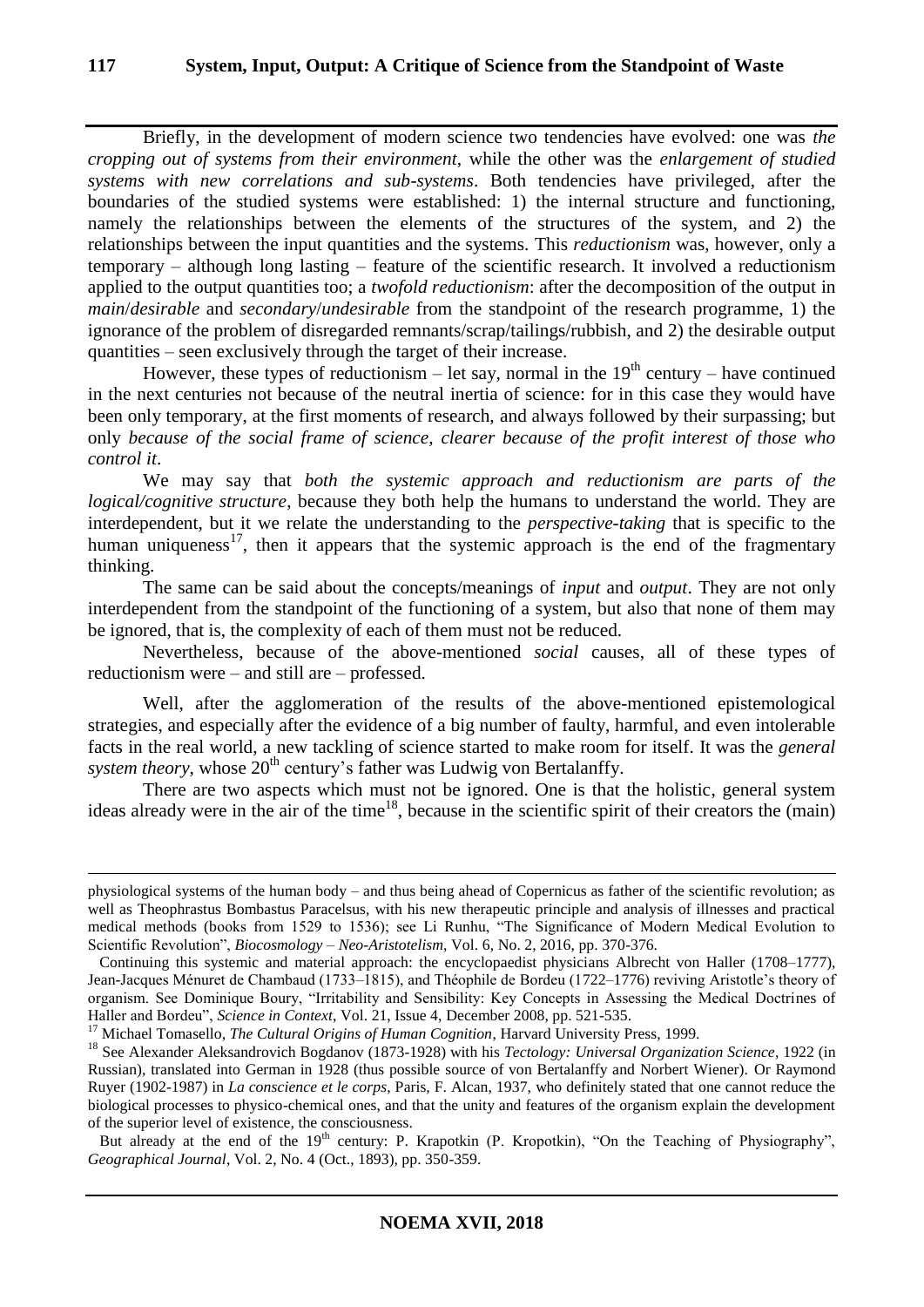cause of the fragmented character of both science and its results was just the existing level of fragmented scientific knowledge. Anyway, in order to improve the human practice, one needs a new and better perspective of science.

The other is that in general the scientists consider the respectability of their theories according to the efficacy of theories to explain things independent from the social frame/constraints. Ludwig von Bertalanffy was only half the representative of this point of view. Clearer, his inferences generating the general system theory have determined him not only to apply the systemic approach in (the understanding of) society, as in other non-social domains, but also to suggest that the neglecting of this approach in society has irrational consequences.

## **Substantiation of the general systemic approach and the Ludwig von Bertalanffy moment**

Von Bertalanffy, trained as a biologist too, has arrived to his epistemologically superior level of understanding the systems as intertwined, from his "organismic" outlook. In other words, he started from the model of *life*, thus of *organism*, in order to explain different other systems. (But the models of life and organism which came after the first decades of the  $20<sup>th</sup>$  century already benefited from the theories of organisms within their environments<sup>19</sup>).

The general system theory was the result of former studies related to life, written during the WWII and immediately after. As a theoretical biologist, he could have remained at the deciphering of biological processes. But the post-war scientific upsurge and the evidence of so many real problems taken place even in that welfare state period have pushed him to synthesise some conclusions related to the manners of fragmentary research and view on existence.

The beautiful book published in 1968, *General System Theory*, provides proofs for the general features and principles of different systems and the necessity to approach them in a *unitary*  way.

First of all, the general system theory (GST) considers the *inorganic*, the *living* and the *anthropogenic* systems. But how could one unite so different epistemological and real constituents? Consequently, the first main problem is the explanation of the *differences* between systems. There is, certainly, a difference between the *model* of systems and the *real* systems, but what is more interesting is the difference between the *closed* and *open* systems. The living and anthropogenic systems are open.

Therefore, what are important are the *relations* of a system with its *environment*. The system and its environment become equally important in the GST, while in the traditional science what was important was the system. The model taken into account by GST is thus

### *Input-System-Output.*

But we did not forget that the relations of the system are *matter*, *energy*, *information exchange relations*. Thus, through these relations the open system becomes negentropic (with negative entropy) / with an internal beneficial and necessary disorder; by expelling matter, energy and information, the system externalises the unnecessary/too much disorder in the environment. In this way, the system becomes more balanced, but in state of maximum entropy, in permanent openness in the environment, and it may better adapt to the external conditions. But this entire

 $19$  Von Bertalanffy knew and assumed von Uexküll's theories (he quoted him).

And before, Marx. For the understanding of the Marxian approach of man animal difference, of mind-body system, man as nature and culture, and ecology, see Joseph Fracchia, "Organisms and Objectifications: A Historical-Materialist Inquiry into the 'Human and Animal'", *Monthly Review*, Vol. 68, Issue 10, 2017.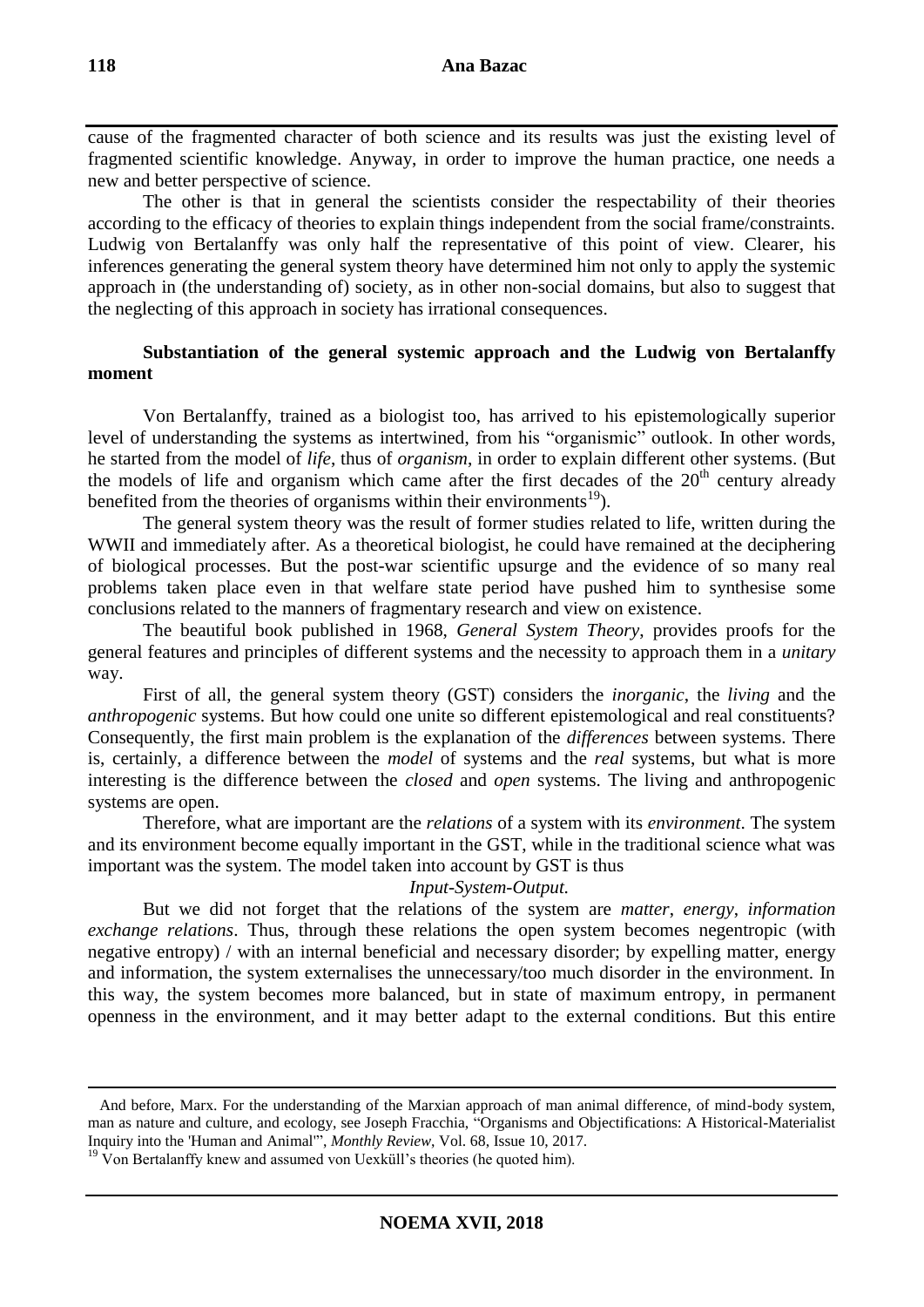endeavour shows that without internal beneficial disorder, there is no life<sup>20</sup>. (There is a clear difference between the stability of an open living system and the equilibrium of a closed inorganic system. In the latter, according to the second thermodynamic law, the internal disorder does not decrease (but nor increases, this reached internal equilibrium not generating any momentum), and without external determining conditions, the system last. In the open living system, the internal necessary disorder is fluctuating according to the exchange relations and their results in the system; and when, with all the exchange relations, the beneficial disorder decreases and is substituted with equilibrium, the life disappears).

Since just the openness of the system allows its self-regulation, stability and activity, then this cardinal feature is justly considered as emphasising two characteristics of GST. One is that GST opposes to the then in fashion *organisation theory* (OT), because if the latter considers only the *system* (that has to be better organised), GST considers the system of systems (*the system and its environment*). The other is that GST promotes *holism* – as scientific perspective and practical care – but OT occurs only within the mechanist pattern, focusing exclusively on the system<sup>21</sup>. In GST we have systems in systems, or layers of reality, "the unifying principle" being only "that we find organisation at all levels"<sup>22</sup>.

The second main problem is that of the *epistemological principles* – having correspondence in the real world – which are basic, indispensable in the treatment of systems. These principles are: 1) the *structural/constitutive interdependencies* of systems, thus of systems and their environment; 2) the *equifinality*: meaning that for a closed system, the final state is determined exclusively by its initial conditions, while for an open system the final state is reached from different initial conditions and in different ways; 3) the *feedback*, not meaning here physical and chemical reactions, but only those of the living and anthropogenic systems; in the latter, the processes of decision and control are conscious; 4) the *multiple causality*, related not so much to the non-mechanical view about elementsystem relations, than to the *functionality* of system in the environment; in this type of relations, there is the difference between functionality based on *stimulus-answer* pattern, specific to the living systems, and the *holistic* functionality, specific to the anthropogenic systems.

Anyway, the anthropogenic principles are: 5) *creativeness* of elements, i.e. human individuals, and 6) the complex *sociality* of the individual and collective creation.

### **Ludwig von Bertalanffy's warning**

Actually, *General System Theory* was preceded by *Robots, Men and Minds: Psychology in the Modern World*<sup>23</sup>. In this book, the motif was that of

the modern mechanistic view about man, reduced by the mechanistic science, and including by psychology, to a *robot*, a mechanism based on *stimulus-response* scheme, i.e. "the doctrine of the primary reactivity of the psycho-physiological organism", on "the equilibrium theory of behaviour" (where the natural state of the organism would be that of rest), and on "the utilitarian principle" (to reach the prescribed goal with minimum expense) $^{24}$ , and

<u>.</u>

<sup>20</sup> Ludwig von Bertalanffy, *General System Theory: Foundations, Development, Applications*, New York, George Braziller, 1968, p. 191: "life is not maintenance or restoration of equilibrium, but of disequilibria".

<sup>&</sup>lt;sup>21</sup> See as an example of mechanistic view, that implicated in the shale gas exploitation, Ana Bazac, "A page in the history of present technology : a strange attitude of some scholars towards some harmful civil technologies", *Biocosmology – Neo-Aristotelism*, Vol. 4, No. 3, Summer 2014, pp. 240-253.

<sup>22</sup> Ludwig von Bertalanffy, *General System Theory*, p. 49.

<sup>&</sup>lt;sup>23</sup> Ludwig von Bertalanffy, *Robots, Men and Minds: Psychology in the Modern World*, New York, George Braziller, 1967.

 $^{24}$  Ibidem, pp. 7, 9.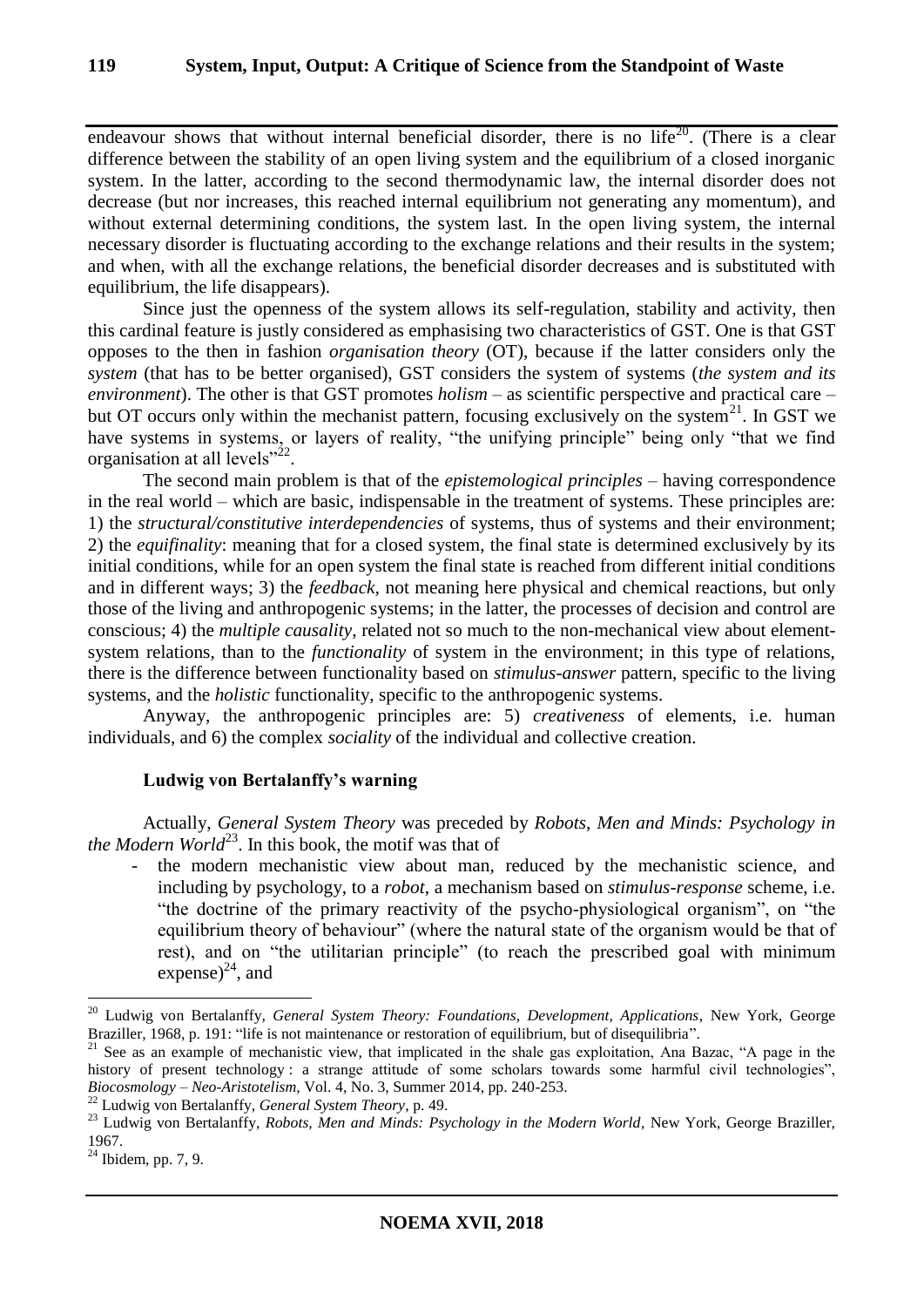of the necessity to transform science into an "open system", able to criticise itself and to outstrip the mechanistic pattern that overhangs even the newest form of OT, cybernetics.

Therefore, in *General System Theory* all these aspects were included and developed from the standpoint of epistemology of science.

The model of man as robot, still dominant<sup>25</sup>, a model of a programmable, searching for equilibrium and diminution of effort being, is denied by the contemporary history: it not only illustrates reductionism, but it is noxious; in the present consumer society, has von Bertalanffy insisted, there is more mental disturbance that in the WWII, except the combatants. Why? Because: the programming of spontaneity and creation, and the reduction of the creative effort are the sign of and lead to the *lack of sense of life*.

But the robot man model shows that *the social logic cannot be reduced to biology, as biology itself cannot be reduced to physics and chemistry*<sup>26</sup>. Nevertheless, if this reduction takes place, if the scientific model of man is man as a robot, it is because – and just the holist principle explains this – the scientific-technical progress may well coexist with the social decay (and disruption of symbolic functions which are, indeed, specific to man).

The *principium individuationis* – "the ultimate precept: man as the Individual"<sup>27</sup> – as the only that shows the progress from the inorganic to the living and to the anthropogenic – requires not only the material well-being of the individual, but also its psychical self-realisation, as Maslow, a psychologist "committed to the organismic theory of personality"<sup>28</sup>, has demonstrated; but, I dare add, this aspect emphasises just that the individual needs and produces trans-individual values, for example, social ideals.

In this way, the epistemology of the construction of concepts consists in the insistence on the *responsibility* of scientists just in this frame.

### **Instead of conclusion: what we have to retain from von Bertalanffy's warning**

In a *feedback* we have to consider *both* directions of the relation. Thus, the direction on which one insists, officially, is that science and technology strongly influence society. But just society is the determinant framework of science and technology. This direction is unnoticed, because in fact not "society", but the *power/decision system* is this framework. The interests and values which determine the science policy belong to the owners of power. In fact, all the social values are translated through the dominant interests and values.

People have had a systemic approach before the system theory. They have pursued the maximisation of the target output the more economically possible and without considering the residual output. But really, the most difficult – and the main – goal was the understanding of the system (S): the epistemological problem, subordinating everything else, was the solving of the S problems; a solving targeted and circumscribed, separated from the environment. In this epistemology, holism was not necessary.

But from the 50s of the last century, the scientists have *demonstrated* the necessity and possibility of holistic approach. Ecology, the economisation of particular output systems (for

<u>.</u>

<sup>&</sup>lt;sup>25</sup> Ludwig von Bertalanffy, *Robots, Men and Minds*, p. 12: "The image of man as a robot is a projection into science of the *Zeitgeist* of the period, as, in the last resort, all basic theoretical notions are…behaviour as a business transaction with minimum expense and maximum gain – this is a perfect expression of the philosophy of the commercial society…".

<sup>&</sup>lt;sup>26</sup> See in present the use and abuse of reductionism in biology – especially in molecular biology – and its critique: Fulvio Mazzocchi, "The limits of reductionism in biology: what alternatives?", *E-Logos (Electronic Journal for Philosophy)*, University of Prague, 11, 2011, pp. 1-20.

<sup>27</sup> Ludwig von Bertalanffy, *General System Theory*, p. 52.

 $28$  Idem, p. 105.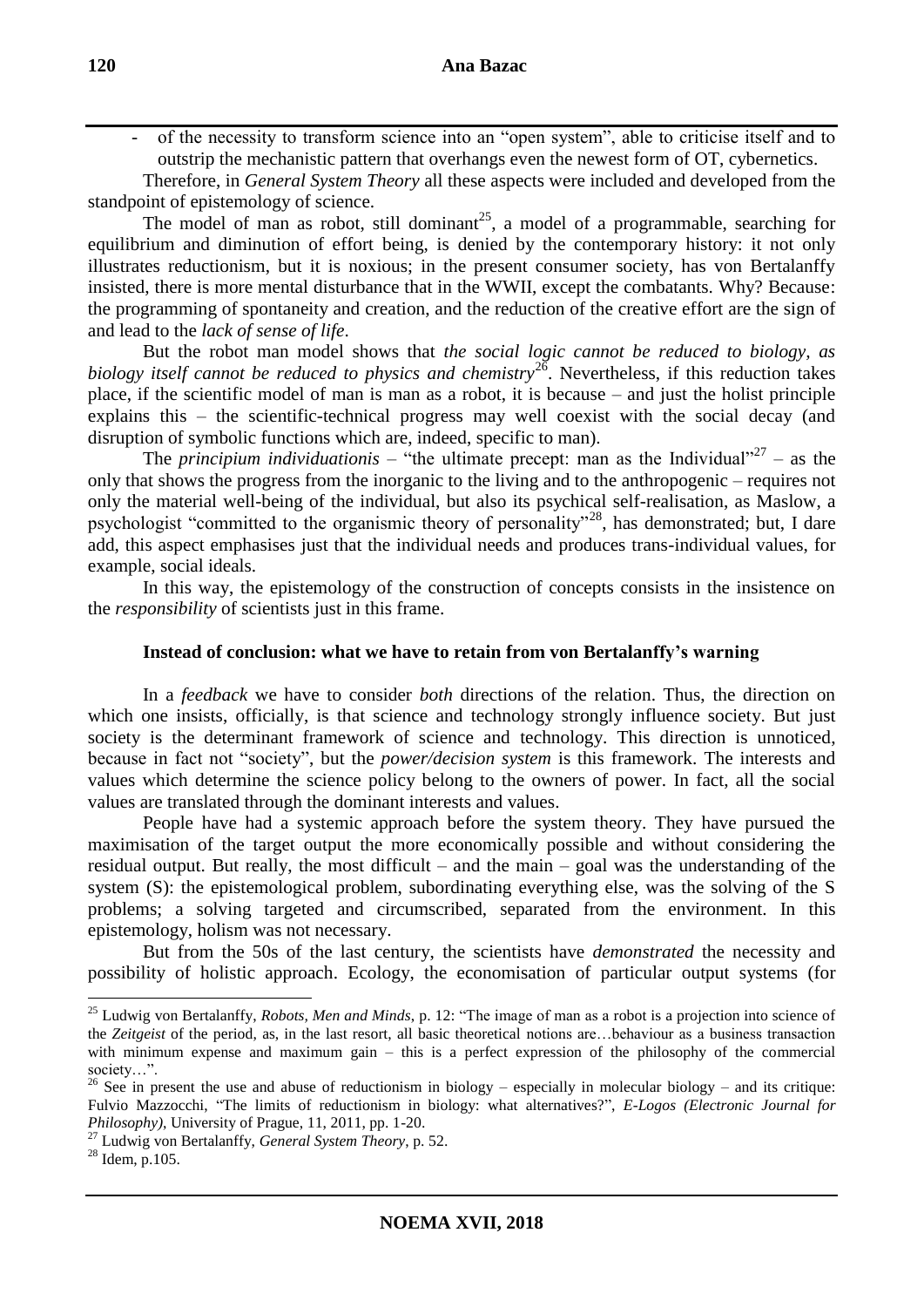example, the use of tailings or collateral output as new raw material), energy science (where Nicolas Georgescu-Roegen has *demonstrated* the imperious demand of energy saving to stop any activity related to wars) were only some domains which pointed out the new general system theory/holism.

Nevertheless, the present world is suffocated by *all types* of garbage (presenting landscapes as "ghosts" of the violence they were treated in the pattern of modernity<sup>29</sup>). And science and technology did not keep up neither with the necessity of holistic approach and nor with the priority of negative outputs solving<sup>30</sup>. The researchers "discover" nowadays the necessity (and profitability) of waste management and the reuse of waste, since the "global depletion of natural resources leads to a global competition for resources"<sup>31</sup>. And only in the last decades have some states and the EU officials insisted on the necessity of waste management: but the private companies have found ways to sidestep the eventual fines, since the present invitation of the EU Commission to reduce waste<sup>32</sup> was accompanied by the companies policies' externalisation of waste<sup>33</sup> in two ways (delocalising the polluting and harmful production in other countries – thus releasing toxic waste in the nature of these countries – and exporting waste), and only with the refusal of some countries to accept the European waste<sup>34</sup> has the EU initiated new laws<sup>35</sup>.

Concerning waste as secondary output, the scientific research has *demonstrated* that the economic development of Western countries took place not only on the robbery of resources of non-Western countries, but also on their pollution and destruction<sup>36</sup>. Even the world economic integration<sup>37</sup> takes place today through the above-mentioned processes.

Then – but in fact, firstly – the abundant and increasing waste (with all the programmes of recycling and resource saving) in the present world is due to the *capitalist* industrialisation and model of life. Since the profit is realised only by selling more and more products, for this reason being necessary the induction of false needs, the consume grows not necessarily showing the

<sup>29</sup> See Anna Lowenhaupt Tsing, Nils Bubandt, Elaine Gan, Heather Anne Swanson (Eds.), *Arts of Living on a Damaged Planet: Ghosts and Monsters of the Anthropocene*, Minneapolis, London, University of Minnesota Press, 2017.

 $30$  See the huge pollution made by the use of nuclear energy and, here, especially by the nuclear waste (Robin Delobel, *Les dettes que nous laisse le nucléaire*, 17 novembre 2017, https://www.mondialisation.ca/les-dettes-que-nous-laisse-lenucleaire/5618864).

 $31$  Martin Oteng-Ababio, "Rethinking waste as a resource: insights from a low-income community in Accra, Ghana", *City, Territory and Architecture. An interdisciplinary debate on project perspectives*, 1, 10, 2014, https://doi.org/10.1186/2195-2701-1-10.

<sup>&</sup>lt;sup>32</sup> Questions and answers on the Commission Communication "Towards a Circular Economy" and the Waste Targets *Review*, Brussels, 2 July 2014, http://europa.eu/rapid/press-release\_MEMO-14-450\_en.htm.

<sup>&</sup>lt;sup>33</sup> See only C. Gibbs, M.L. Gore, E. F., McGarrell, & L. Rivers, "Introducing conservation criminology: Towards interdisciplinary scholarship on environmental crimes and risks, *British Journal of Criminology*, *50*, 2010, pp. 124–144; Lieselot Bisschop, "Is it all going to waste? Illegal transports of e-waste in a European trade hub". *Crime, Law and Social Change*, *58*(3), 2012, pp. 221–249. But there are many articles about the externalisation of developed countries' waste in Latin America and Asia.

<sup>34</sup> See China in 2018 and 2018: Ivana Kottasová, *China trash ban is a global recycling wake up call*, April 20, 2018, http://money.cnn.com/2018/04/20/news/china-trash-recycling-environment/index.html: "China's trash import ban is giving the global recycling industry an enormous headache. The flip side: the world has finally been forced to rethink its approach to waste".

<sup>35</sup> *Waste no more: Introducing Europe's new waste laws*, 2018, http://eeb.org/waste-no-more-introducing-europes-newwaste-laws/.

<sup>36</sup> See only Renaud Duterme et Eric de Ruest, *La dette cachée de l'économie, le scandale planétaire*, Bruxelles, Éditions Les Liens qui Libèrent, 2014.

<sup>37</sup> See only Jean-Baptiste Malet, *L'Empire de l'or rouge: Enquête mondiale sur la tomate d'industrie*, Paris, Fayard, 2017.

But also, though in an oblique way, Anna Lowenhaupt Tsing, *The Mushroom at the End of the World: On the Possibility of Life in Capitalist Ruins*. Princeton, Princeton University Press, 2015.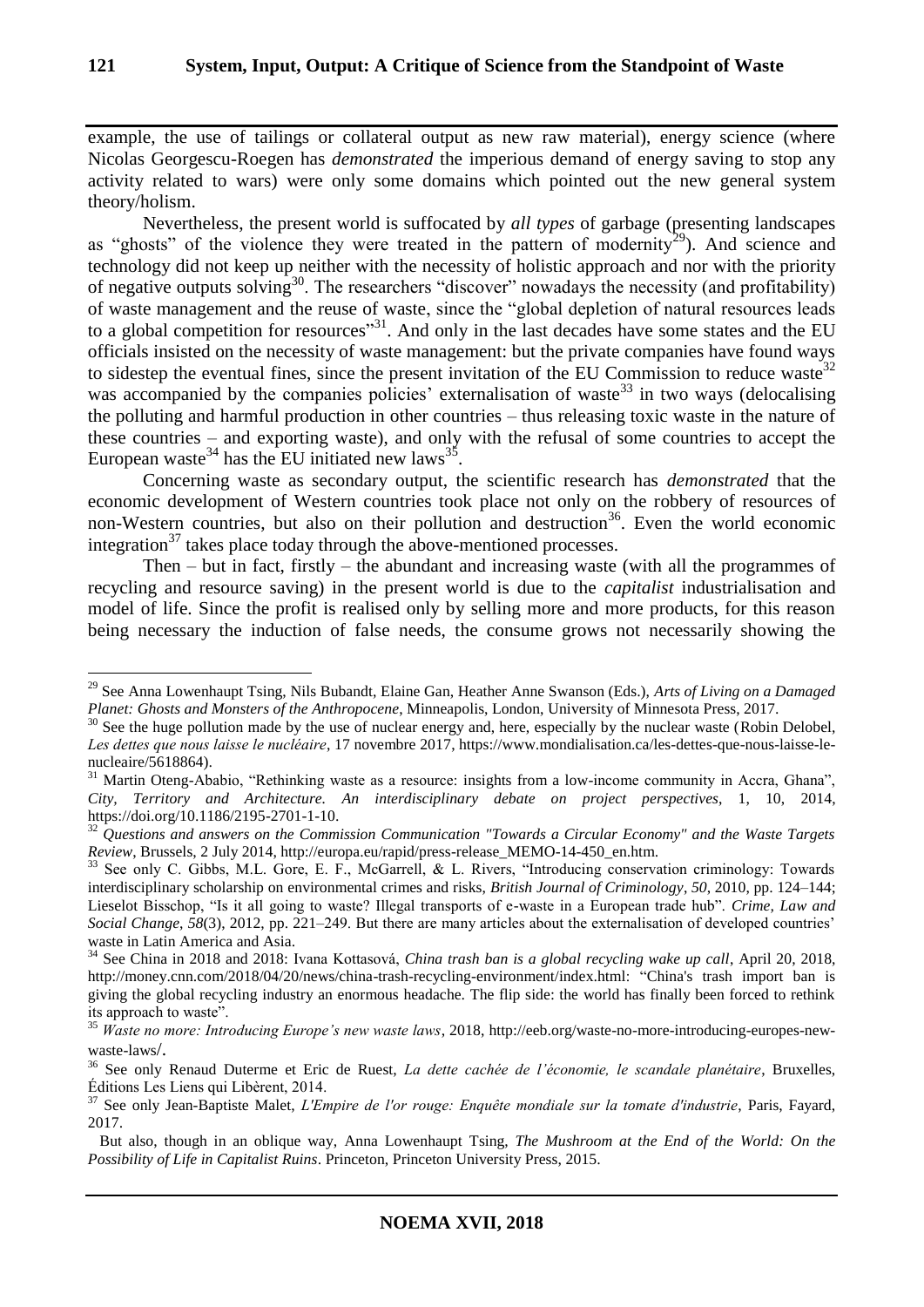increase of living standard, but the "conspicuous consumption" emphasised by Thorstein Veblen in his *Theory of the Leisure Class: An Economic Study in the Evolution of Institutions*, 1899. The consequences of this consumption were described by Vance Packard<sup>38</sup> as "progress through throwaway spirit", "progress through planned obsolescence", "commercialisation of life" and "vanishing resources". Indeed, in this type of society, "cheerful robots"<sup>39</sup> are necessary: to ceaselessly buy and enjoy this. And in this type of society the *excessive*, the *superfluity*, the *too much* thrive, generating even more excessive waste because of the "out of fashion" character of new and new acquisitions.

The image of "Debrisphera"<sup>40</sup> – where the municipal waste generated mainly by households is only 10% from the waste produced by the EU in a year, and the EU waste management programmes concern mostly these 10%, but not at all the waste produced by war industries, war exercises and war, and rather shyly the waste produced by companies – should once more redefine the concept of waste as secondary output. Could we characterise waste as unintentional output? Neither its treatment during the process of economic growth and nor from the standpoint of its prevention and recycling do enable us to define it as unintentional, since it depends on *capitalist programmes* of both increase of production for profit and of waste management.

The agglomeration of waste and the unstopped production for profit directly contribute to the critical unbalances of the environment and to the *accelerated transformation* of the whole nature towards more critical points, even thresholds $^{41}$ .

Finally, the analysis in terms of output and, especially, of secondary/residual one, allows a more scientific (economical and humanist at the same time) representation of inputs and, keep attention, of systems as well. The Jevons paradox<sup>42</sup> – that *demonstrates* that even if the technological progress allows the increase of efficiency of resources use, this fact generates an increase of the resources use – shows that *at the two ends* of the process of production, the *carrying capacity*<sup>43</sup> of the environment is exceeded (under the above-mentioned *social* conditions). But, obviously, this situation requires and presses for transformations not only at the level of input technologies efficiency and neither only at the level of waste management and prevention, but just at the level of the production system. Once more, the general system theory proves its reason to

<sup>38</sup> Vance Packard*, The Waste Makers*, New York, David Mckay Company, 1960.

<sup>39</sup> C. Wright Mills, *The Sociological Imagination*, New York, Oxford University Press, 1959, spoke about the "cheerful robot", pp. 168, 169, 170, 171 and 175. Von Bertalanffy did not quote him.

<sup>40</sup> Term created by artists Anca Benera and Arnold Estefán presenting the project *Debrisphera* in Viena, at Museum Moderner Kunst, in October 2017. But the debris do not recall only the discussed waste, but especially "Landscape as an extension of the military imagination", https://www.beneraestefan.ro/works/debrisphere/.

<sup>&</sup>lt;sup>41</sup> Will Steffen, Wendy Broadgate, Lisa Deutch, Owen Gaffney and Cornelia Ludwig, "The trajectory of Anthropocene: The Great Acceleration", *The Anthropocene Review*, 2015, pp. 1-18: the rate and magnitude of the human alteration of the environment has changed from the mid- $20<sup>th</sup>$  century on. And since the processes leading to this alteration still continue, this Great Acceleration (that certainly is the result of former cumulative tendencies) has no basis to stop. On the contrary: Robert Hunziker, *The Extinction Event Gains Momentum*, 01/05/2018, http://www.defenddemocracy.press/the-extinction-event-gains-momentum-2/

And: Sanae Chiba, Hideaki Saito, Ruth Fletcher, Takayuki Yogi, Makino Kayo,Shin Miyagi, Moritaka Ogido, Katsunori Fujikuda, *Human footprint in the abyss: 30 year records of deep-see plastic debris*, *Marine Policy*, Japan, 2018, pp. 1-9.

<sup>42</sup> See John M. Polimeni, Kozo Mayumi, Mario Gianpietro and Blake Alcott, *The Jevons Paradox and the Myth of Resource Efficiency Improvements*, London, Earthcan, 2008. Kozo Mayumi is a student and follower of Nicolas Georgescu-Roegen and has considered him as a main intellectual resource for this book.

<sup>43</sup> See William Robert Catton, Jr., *Overshoot: The Ecological Basis of Revolutionary Change*, Urbana, University of Illinois Press, 1980, who has coined just this term.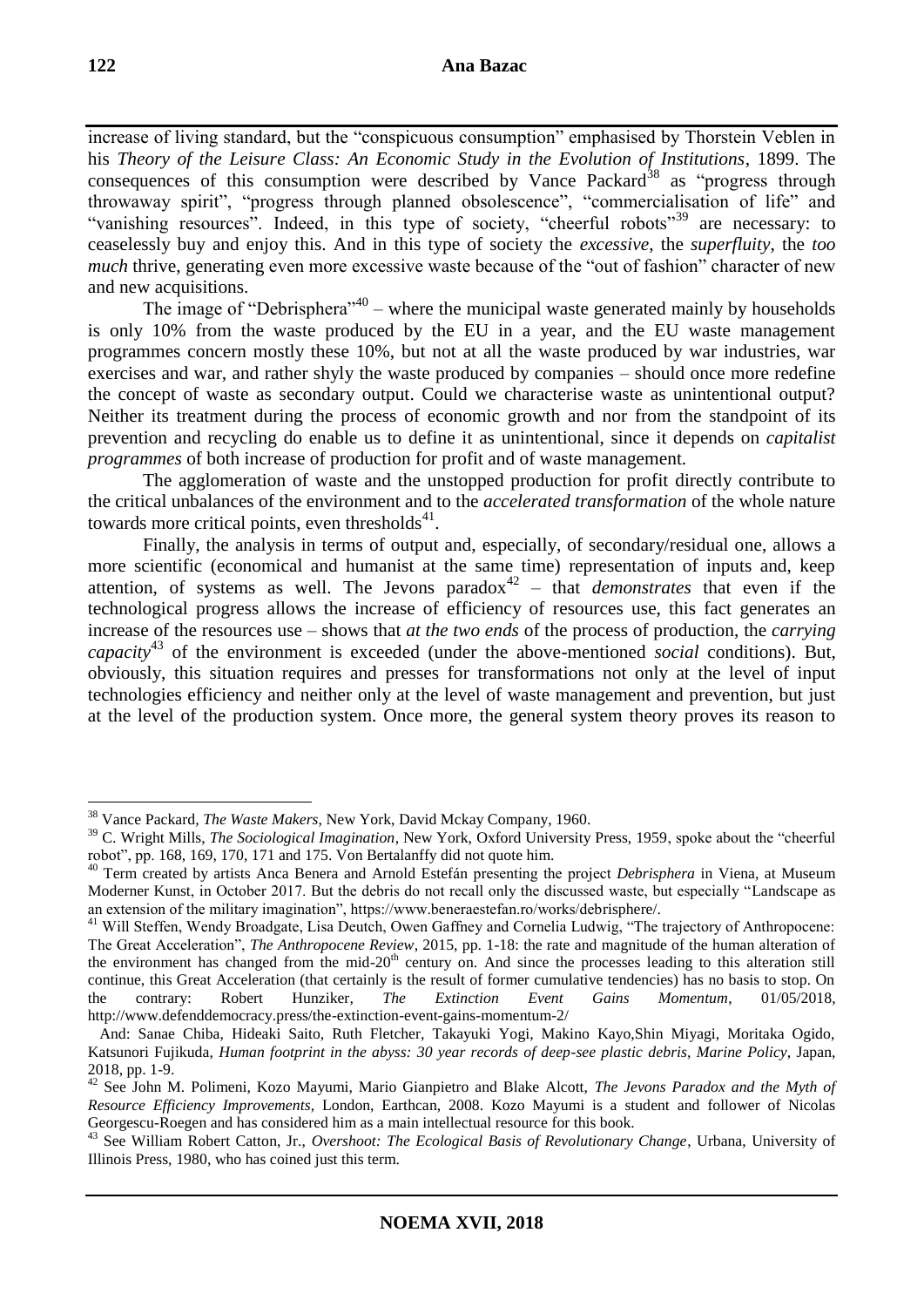be<sup>44</sup>, and also the social critique of "neutral" approaches of technology, science, efficiency, and  $progress<sup>45</sup>$ .

### **References**

- 1. Angelakis, A.N., J. B. Rose (Eds.). *Evolution of Sanitation and Wastewater Technologies through the Centuries*, London, IWA Publishing, 2014.
- 2. Aristotle. "Nichomachean Ethics", *Aristotle in 23 Volumes*, Vol. 19, translated by H. Rackham. Cambridge, MA, Harvard University Press; London, William Heinemann Ltd. 1934.
- 3. Aristotle. "On Youth, Old Age, Life and Death, and Respiration", *Parva Naturalia*, Translated by J. I. Beare and G.R.T. Ross, in *The Works of Aristotle*, Under the editorship of W.D. Ross, Oxford, At the Clarendon Press, 1931.
- 4. Bazac, Ana. "A page in the history of present technology : a strange attitude of some scholars towards some harmful civil technologies", *Biocosmology – Neo-Aristotelism*, Vol. 4, No. 3, Summer 2014, pp. 240-253.
- 5. Bazac, Ana. "Aristotle, the Names of Vices and Virtues: What Is the Criterion of Quantitative Evaluation of the Moral Behaviour?", *Dialogue and Universalism*, Volume 27, Issue 4, 2017, Values and Ideals. Theory and Practice: Part V, 175-188.
- 6. Benera, Anca and Arnold Estefán. project *Debrisphera* Viena, Museum Moderner Kunst, October 2017.
- 7. Bisschop, Lieselot. "Is it all going to waste? Illegal transports of e-waste in a European trade hub". *Crime, Law and Social Change*, *58*(3), 2012, pp. 221–249.
- 8. Bogdanov, Alexander Aleksandrovich. *Tectology: Universal Organization Science*, 1922 (in Russian), translated into German in 1928.
- 9. Boury, Dominique. "Irritability and Sensibility: Key Concepts in Assessing the Medical Doctrines of Haller and Bordeu", *Science in Context*, Vol. 21, Issue 4, December 2008, pp. 521-535.
- 10. Catton, William Robert Jr. *Overshoot: The Ecological Basis of Revolutionary Change*, Urbana, University of Illinois Press, 1980.
- 11. Chiba, Sanae, Hideaki Saito, Ruth Fletcher, Takayuki Yogi, Makino Kayo,Shin Miyagi, Moritaka Ogido, Katsunori Fujikuda. *Human footprint in the abyss: 30 year records of deep-see plastic debris*, *Marine Policy*, Japan, 2018, pp. 1-9.
- 12. Delobel, Robin. *Les dettes que nous laisse le nucléaire*, 17 novembre 2017, https://www.mondialisation.ca/les-dettes-que-nous-laisse-le-nucleaire/5618864.
- 13. De Mul, Jos. "Artificial by Nature. An Introduction to Plessner's Philosophical Anthropology", in Jos De Mul (ed.), *Artificial by Nature. Plessner's Philosophical Anthropology: Perspectives and Prospects*, Amsterdam University Press, Amsterdam 2014, pp. 11-37.
- 14. Duterme, Renaud et Eric de Ruest, *La dette cachée de l'économie, le scandale planétaire*, Bruxelles, Éditions Les Liens qui Libèrent, 2014.
- 15. Fracchia, Joseph. "Organisms and Objectifications: A Historical-Materialist Inquiry into the 'Human and Animal'", *Monthly Review*, Vol. 68, Issue 10, 2017.

<sup>44</sup> Debora Hammond, "Philosophical and Ethical Foundations of Systems Thinking", *Triple C (Cognition, Communication, Co-operation)*, 3, 2, 2005, pp. 20-27.

<sup>45</sup> See Jason W. Moore (ed.), *Anthropocene or Capitalocene? Nature, History and the Crisis of Capitalism*, Oakland, Ca., PM Press, 2016.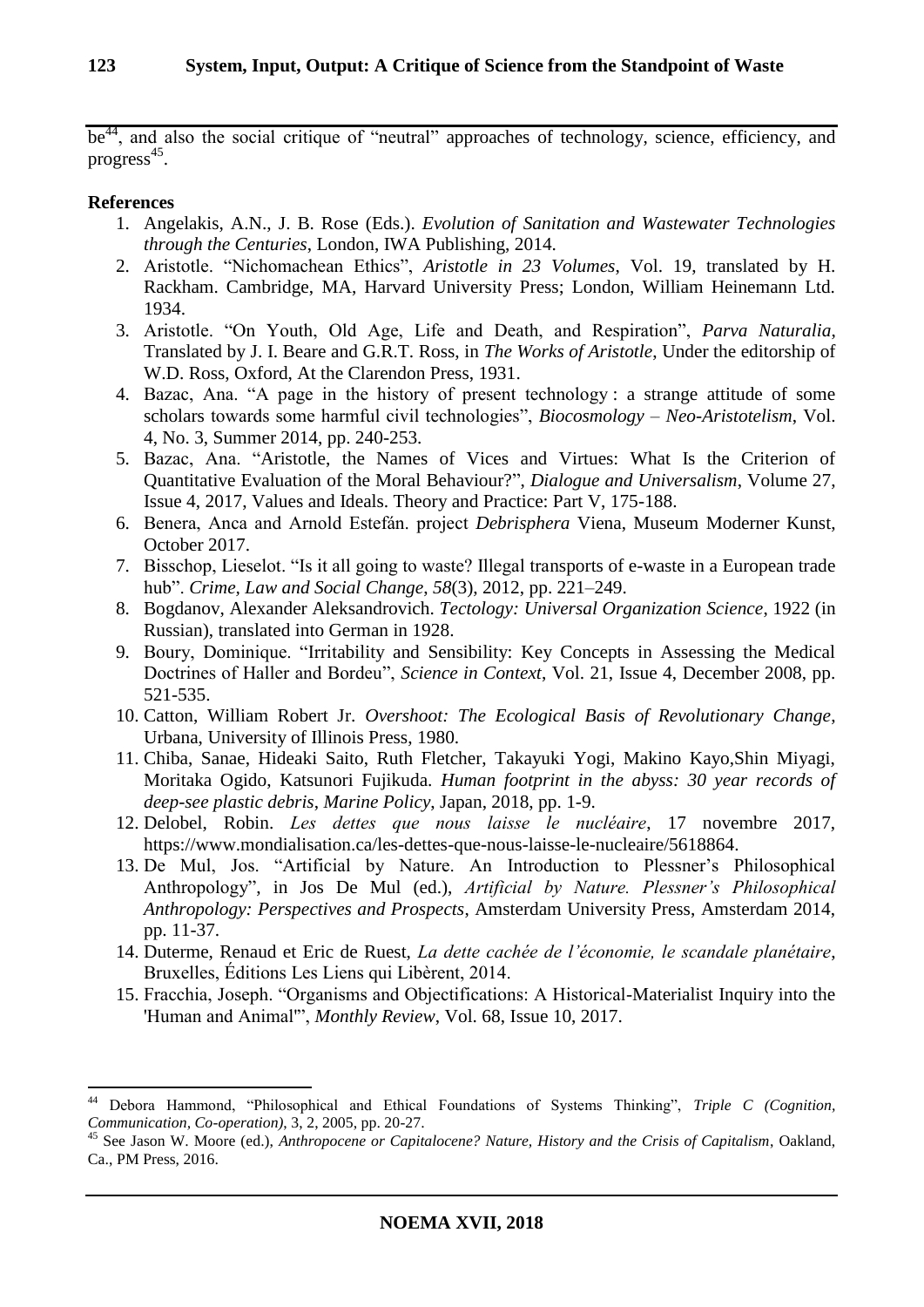- 16. Gibbs, C., M.L. Gore, E. F., McGarrell, & L. Rivers, "Introducing conservation criminology: Towards interdisciplinary scholarship on environmental crimes and risks, *British Journal of Criminology*, *50*, 2010, pp. 124–144.
- 17. Hammond, Debora. "Philosophical and Ethical Foundations of Systems Thinking", *Triple C (Cognition, Communication, Co-operation)*, 3, 2, 2005, pp. 20-27.
- 18. Hunziker, Robert. *The Extinction Event Gains Momentum*, 01/05/2018, http://www.defenddemocracy.press/the-extinction-event-gains-momentum-2/.
- 19. Kottasová, Ivana. *China trash ban is a global recycling wake up call*, April 20, 2018, http://money.cnn.com/2018/04/20/news/china-trash-recycling-environment/index.html.
- 20. Krapotkin, P. (P. Kropotkin), "On the Teaching of Physiography", *Geographical Journal*, Vol. 2, No. 4 (Oct., 1893), pp. 350-359.
- 21. Malet, Jean-Baptiste. *L'Empire de l'or rouge: Enquête mondiale sur la tomate d'industrie*, Paris, Fayard, 2017.
- 22. Mazzocchi, Fulvio. "The limits of reductionism in biology: what alternatives?", *E-Logos (Electronic Journal for Philosophy)*, University of Prague, 11, 2011, pp. 1-20.
- 23. Mills, C. Wright. *The Sociological Imagination*, New York, Oxford University Press, 1959.
- 24. Moore, Jason W. (ed.), *Anthropocene or Capitalocene? Nature, History and the Crisis of Capitalism*, Oakland, Ca., PM Press, 2016.
- 25. Oteng-Ababio, Martin. "Rethinking waste as a resource: insights from a low-income community in Accra, Ghana", *City, Territory and Architecture. An interdisciplinary debate on project perspectives*, 1, 10, 2014, https://doi.org/10.1186/2195-2701-1-10.
- 26. Packard*,* Vance. *The Waste Makers*, New York, David Mckay Company, 1960.
- 27. Plato, Gorgias.
- 28. Plessner, Helmuth. *Die Stufen des Organischen und der Mensch. Einleitung in die philosophische Anthropologie* (1928), *Gesamelte Schriften*, IV, Frankfurt am Main, Suhrkamp Verlag, 1981.
- 29. Polimeni, John M. Kozo Mayumi, Mario Gianpietro and Blake Alcott, The Jevons Paradox and the Myth of Resource Efficiency Improvements, London, Earthcan, 2008.
- 30. *Questions and answers on the Commission Communication "Towards a Circular Economy" and the Waste Targets Review*, Brussels, 2 July 2014, http://europa.eu/rapid/pressrelease\_MEMO-14-450\_en.htm.
- 31. Runhu, Li. "The Significance of Modern Medical Evolution to Scientific Revolution", *Biocosmology – Neo-Aristotelism*, Vol. 6, No. 2, 2016, pp. 370-376.
- 32. Ruyer, Raymond. La conscience et le corps, Paris, F. Alcan, 1937.
- 33. Sartre, Jean-Paul. Critique de la raison dialectique (précédé de Questions de méthode), Tome I, Théorie des ensembles pratiques, Paris, Gallimard, 1960.
- 34. Schopenhauer, Arthur. *The World as Will and Idea* (1818/enlarged in 1844), Seventh Edition, Translated by R.B. Haldane and J. Kemp, Vol. 1, London, Kegan Paul, Trench, Trübner and Co, 1909.
- 35. Steffen, Will. Wendy Broadgate, Lisa Deutch, Owen Gaffney and Cornelia Ludwig, "The trajectory of Anthropocene: The Great Acceleration", *The Anthropocene Review*, 2015, pp. 1-18.
- 36. Tasić, Milana. "On the Classification of Animals According to Biological Functions, After Aristotle", *Biocosmology – Neo-Aristotelism*, Vol. 7, No. 3&4, 2017, pp. 513-523.
- 37. Tomasello, Michael. *The Cultural Origins of Human Cognition*, Harvard University Press, 1999.
- 38. Tsing, Anna Lowenhaupt. *The Mushroom at the End of the World: On the Possibility of Life in Capitalist Ruins*. Princeton, Princeton University Press, 2015.